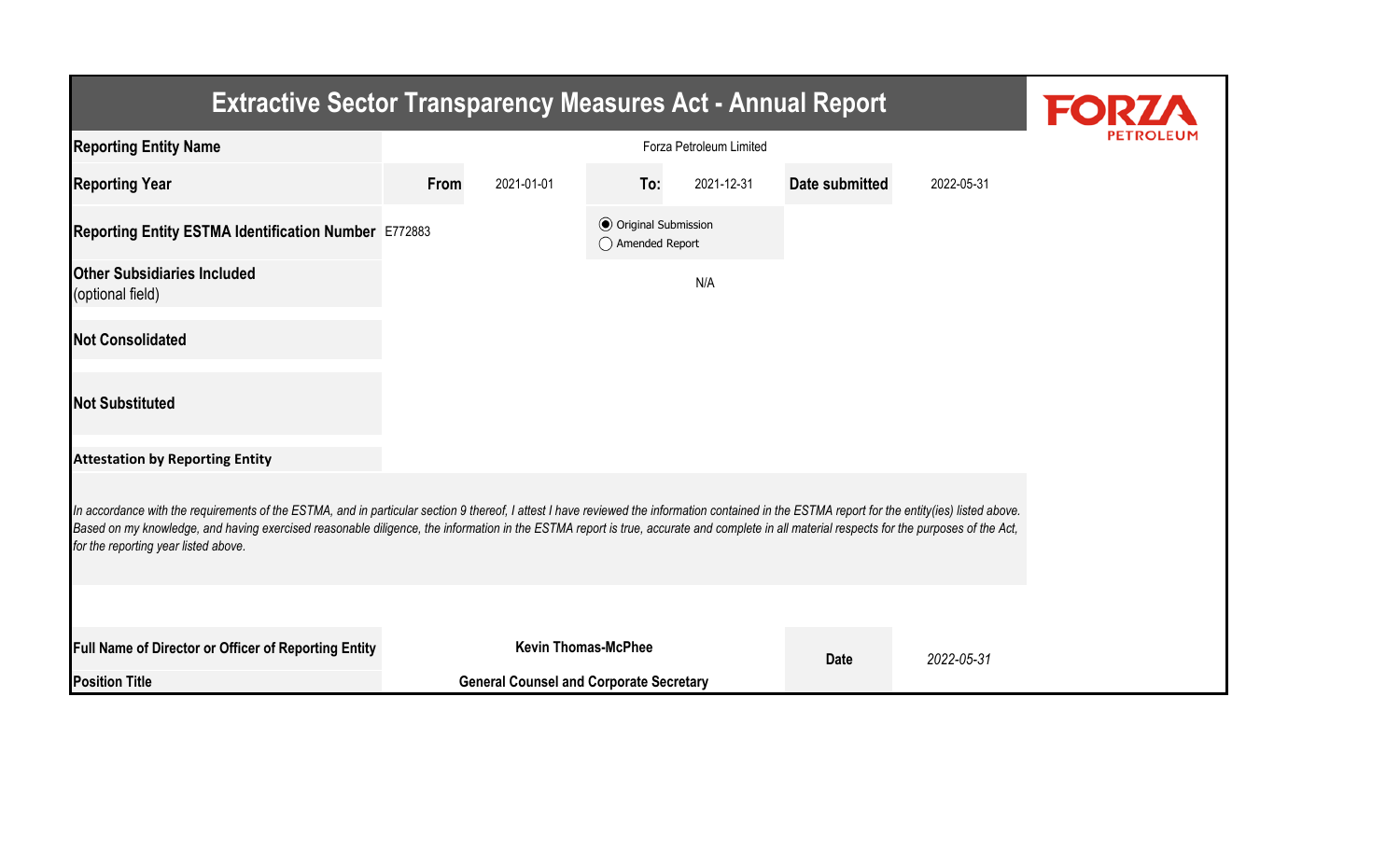| <b>Extractive Sector Transparency Measures Act - Annual Report</b>                                                                                                               |                                                                                                                                                                                                                                                                                                                                                                                                                                                                                                                                                                                                                                                                                                                                                                                                                                                                                  |                                                                                 |                                           |                  |                                             |                                |                |                  |                                                      |                                      |                               |  |
|----------------------------------------------------------------------------------------------------------------------------------------------------------------------------------|----------------------------------------------------------------------------------------------------------------------------------------------------------------------------------------------------------------------------------------------------------------------------------------------------------------------------------------------------------------------------------------------------------------------------------------------------------------------------------------------------------------------------------------------------------------------------------------------------------------------------------------------------------------------------------------------------------------------------------------------------------------------------------------------------------------------------------------------------------------------------------|---------------------------------------------------------------------------------|-------------------------------------------|------------------|---------------------------------------------|--------------------------------|----------------|------------------|------------------------------------------------------|--------------------------------------|-------------------------------|--|
| <b>Reporting Year</b><br><b>Reporting Entity Name</b><br><b>Reporting Entity ESTMA</b><br><b>Identification Number</b><br><b>Subsidiary Reporting Entities (if</b><br>necessary) | From:                                                                                                                                                                                                                                                                                                                                                                                                                                                                                                                                                                                                                                                                                                                                                                                                                                                                            | 2021-01-01                                                                      | To:<br>Forza Petroleum Limited<br>E772883 | 2021-12-31       | <b>Currency of the Report</b><br><b>USD</b> |                                |                |                  |                                                      |                                      |                               |  |
|                                                                                                                                                                                  | <b>Payments by Payee</b>                                                                                                                                                                                                                                                                                                                                                                                                                                                                                                                                                                                                                                                                                                                                                                                                                                                         |                                                                                 |                                           |                  |                                             |                                |                |                  |                                                      |                                      |                               |  |
| Country                                                                                                                                                                          | Payee Name <sup>1</sup>                                                                                                                                                                                                                                                                                                                                                                                                                                                                                                                                                                                                                                                                                                                                                                                                                                                          | Departments, Agency, etc<br>within Payee that Received<br>Payments <sup>2</sup> | <b>Taxes</b>                              | <b>Royalties</b> | Fees                                        | <b>Production Entitlements</b> | <b>Bonuses</b> | <b>Dividends</b> | <b>Infrastructure</b><br><b>Improvement Payments</b> | <b>Total Amount paid to</b><br>Payee | Notes <sup>34</sup>           |  |
| Iraq                                                                                                                                                                             | Kurdistan Regional<br>Government                                                                                                                                                                                                                                                                                                                                                                                                                                                                                                                                                                                                                                                                                                                                                                                                                                                 | Ministry of Natural Resources                                                   | 3,520,000                                 | 15,730,000       | 7,070,000                                   | 61,210,000                     |                |                  |                                                      |                                      | 87,530,000 See note (1) below |  |
|                                                                                                                                                                                  |                                                                                                                                                                                                                                                                                                                                                                                                                                                                                                                                                                                                                                                                                                                                                                                                                                                                                  |                                                                                 |                                           |                  |                                             |                                |                |                  |                                                      |                                      |                               |  |
|                                                                                                                                                                                  |                                                                                                                                                                                                                                                                                                                                                                                                                                                                                                                                                                                                                                                                                                                                                                                                                                                                                  |                                                                                 |                                           |                  |                                             |                                |                |                  |                                                      |                                      |                               |  |
|                                                                                                                                                                                  |                                                                                                                                                                                                                                                                                                                                                                                                                                                                                                                                                                                                                                                                                                                                                                                                                                                                                  |                                                                                 |                                           |                  |                                             |                                |                |                  |                                                      |                                      |                               |  |
|                                                                                                                                                                                  |                                                                                                                                                                                                                                                                                                                                                                                                                                                                                                                                                                                                                                                                                                                                                                                                                                                                                  |                                                                                 |                                           |                  |                                             |                                |                |                  |                                                      |                                      |                               |  |
| <b>Additional Notes:</b>                                                                                                                                                         | (1) Forza Petroleum sells crude oil produced from the Hawler License Area in the Kurdistan Region of Iraq ("KRI") to the Kurdistan Regional Government ("KRG"), and recognises revenue on its entitlement share of the crude o<br>and other parties. The point of sale is the entry point to the KRG's international export pipeline which is located within the Hawler Licence Area. The KRG takes title to its share of crude oil produced from the Hawler Lic<br>oil includes royalties, entitlements to produced oil, capacity building payments, and deemed income taxes payable on profits realised by Forza Petroleum within the KRI. For the purposes of reporting the value of the KRG's<br>value equivalent to the value realised by Forza Petroleum on its share of oil sales.<br>(2) All amounts above were paid/valued in USD. There is no foreign exchange impact. |                                                                                 |                                           |                  |                                             |                                |                |                  |                                                      |                                      |                               |  |